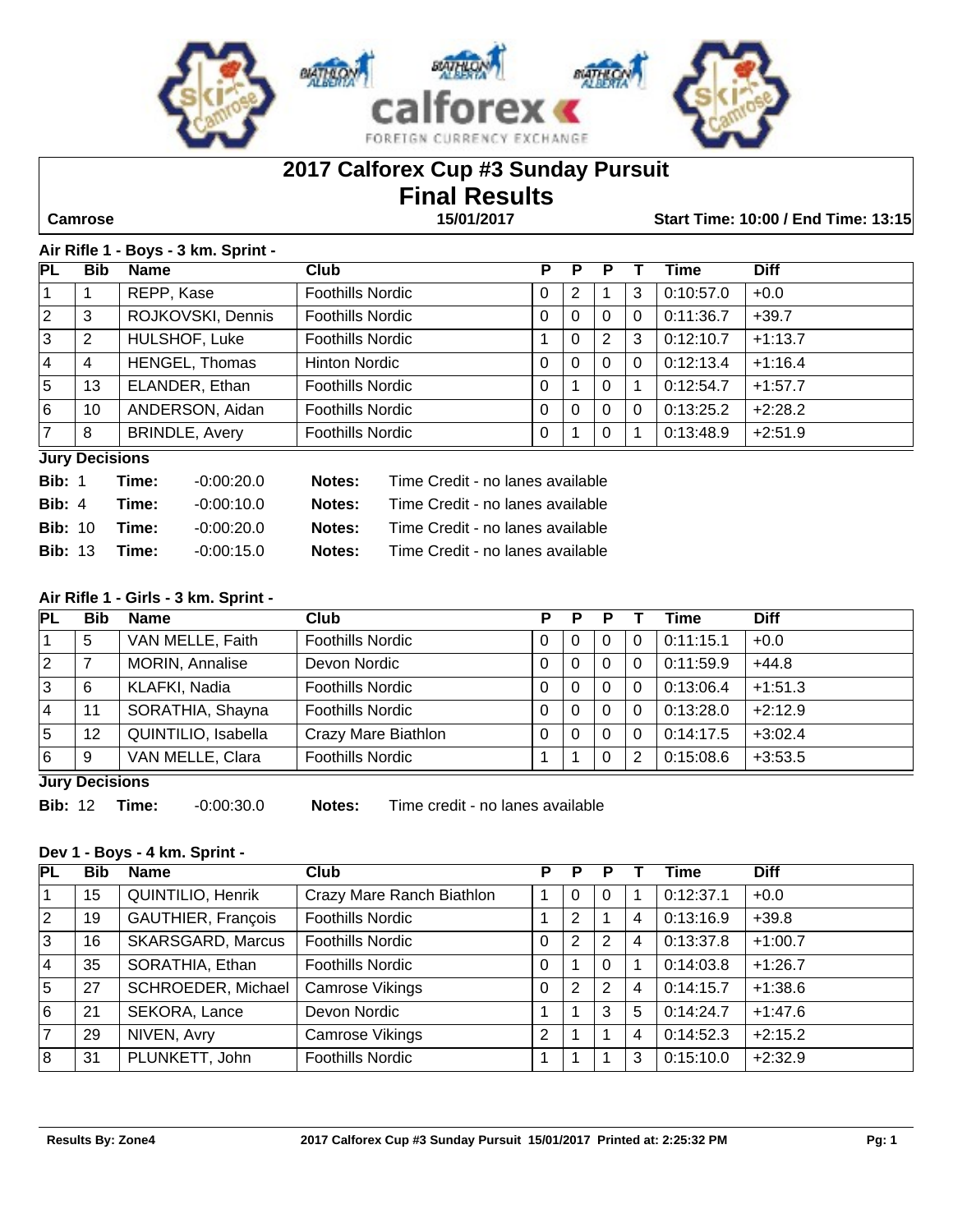#### **Dev 1 - Boys Continued ... - 4 km. Sprint -**

| РL     | <b>Bib</b> | <b>Name</b>                         | <b>Club</b>             | Р              | P |   |    | <b>Time</b> | <b>Diff</b> |
|--------|------------|-------------------------------------|-------------------------|----------------|---|---|----|-------------|-------------|
| ۱9     | 34         | BOSSÉ, Samuel                       | <b>Edmonton Nordic</b>  |                | O |   | 2  | 0:15:19.3   | $+2:42.2$   |
| 10     | 24         | MCCORKINDALE, Euan Foothills Nordic |                         | 3              |   | 2 | 6  | 0:15:43.0   | $+3:05.9$   |
| 11     | 33         | FLEMING, Jasper                     | <b>Edmonton Nordic</b>  | 3              |   | 4 | 8  | 0:16:39.6   | $+4:02.5$   |
| 12     | 36         | TINWORTH, Liam                      | <b>Wapiti Nordic</b>    | 4              | 3 | 2 | 9  | 0:16:57.0   | $+4:19.9$   |
| 13     | 30         | DEJONG, Willem                      | <b>Foothills Nordic</b> | $\overline{2}$ | 3 | 2 |    | 0:16:58.3   | $+4:21.2$   |
| 14     | 38         | EHRKAMP, Simon                      | <b>Edmonton Nordic</b>  | 5              | 4 | 3 | 12 | 0:19:47.4   | $+7:10.3$   |
| DNS 23 |            | ROGANS, Alex                        | <b>Foothills Nordic</b> |                |   |   |    | $***$       | $***$       |

#### **Dev 1 - Girls - 4 km. Sprint -**

| <b>PL</b>      | <b>Bib</b> | <b>Name</b>              | Club                    | Ρ              | Р        | Р |                 | Time      | <b>Diff</b> |
|----------------|------------|--------------------------|-------------------------|----------------|----------|---|-----------------|-----------|-------------|
| 1              | 22         | THAIN, Allyson           | Camrose Vikings         | 0              |          |   | 2               | 0:14:40.3 | $+0.0$      |
| $ 2\rangle$    | 14         | KLOTZ, Aria              | <b>Foothills Nordic</b> | 0              | 2        | 2 | 4               | 0:14:53.3 | $+13.0$     |
| 3              | 26         | NEANDER, Clara           | <b>Foothills Nordic</b> |                | $\Omega$ | 2 | 3               | 0:15:13.5 | $+33.2$     |
| 4              | 20         | <b>BREWSTER, Cassidy</b> | Devon Nordic            |                |          |   | 3               | 0:15:16.9 | $+36.6$     |
| 5              | 37         | MOORES, Holly            | <b>Foothills Nordic</b> | $\overline{2}$ | 2        |   | 5               | 0:15:44.0 | $+1:03.7$   |
| 16             | 25         | HULSHOF, Alexandra       | <b>Foothills Nordic</b> | $\overline{2}$ | 2        | 4 | 8               | 0:16:09.1 | $+1:28.8$   |
| $\overline{7}$ | 18         | LEVASSEUR, Paige         | Devon Nordic            | 0              | 2        |   | 3               | 0:16:13.3 | $+1:33.0$   |
| 8              | 28         | KLAFKI, Anya             | <b>Foothills Nordic</b> |                | 2        | 2 | 5               | 0:16:17.9 | $+1:37.6$   |
| 9              | 17         | PARADIS, Desiree         | <b>Foothills Nordic</b> | 5              | 3        | 2 | 10 <sup>1</sup> | 0:17:07.6 | $+2:27.3$   |
| 10             | 32         | FORBES, Annie            | Wapiti Nordic           | 3              | 3        | 0 | 6               | 0:20:41.2 | $+6:00.9$   |

**Jury Decisions**

**Bib:** 17 **Time:** 0:01:00.0 **Notes:** BA Annex F - One missed penalty loop

#### **Air Rifle 2 - Boys - 4 km. Sprint -**

| PL | <b>Bib</b> | <b>Name</b>          | Club                    |   | Ð |        |   | Time      | <b>Diff</b> |
|----|------------|----------------------|-------------------------|---|---|--------|---|-----------|-------------|
|    | 41         | QUINTILIO, Tomas     | Crazy Mare Biathlon     |   |   |        | っ | 0:14:04.7 | $+0.0$      |
| 2  | 39         | <b>BRINDLE, Will</b> | <b>Foothills Nordic</b> |   |   | $\sim$ | າ | 0:14:16.7 | $+12.0$     |
| 3  | 44         | ROJKOVSKI, Peter     | <b>Foothills Nordic</b> | າ | 2 | ⌒      |   | 0:15:11.5 | $+1:06.8$   |
| 14 | 45         | ELLIS, Berg          | <b>Foothills Nordic</b> |   |   |        |   | 0:16:11.5 | $+2:06.8$   |

## **Air Rifle 2 - Girls - 4 km. Sprint -**

| <b>PL</b> | <b>Bib</b> | <b>Name</b>           | Club                      | D. |   | Time      | <b>Diff</b> |
|-----------|------------|-----------------------|---------------------------|----|---|-----------|-------------|
|           | 40         | MORIN, Aimee-Rae      | Devon Nordic              |    |   | 0:15:24.8 | $+0.0$      |
| 2         | 43         | <b>BREWSTER, Dani</b> | Devon Nordic              |    | ⌒ | 0:16:36.5 | $+1:11.7$   |
| 3         | 46         | <b>ELANDER, Grace</b> | <b>Foothills Nordic</b>   |    | ⌒ | 0:17:41.0 | $+2:16.2$   |
| $ DNS$ 42 |            | QUINTILIO, Antija     | Crazy Mare Ranch Biathlon |    |   | ***       | $***$       |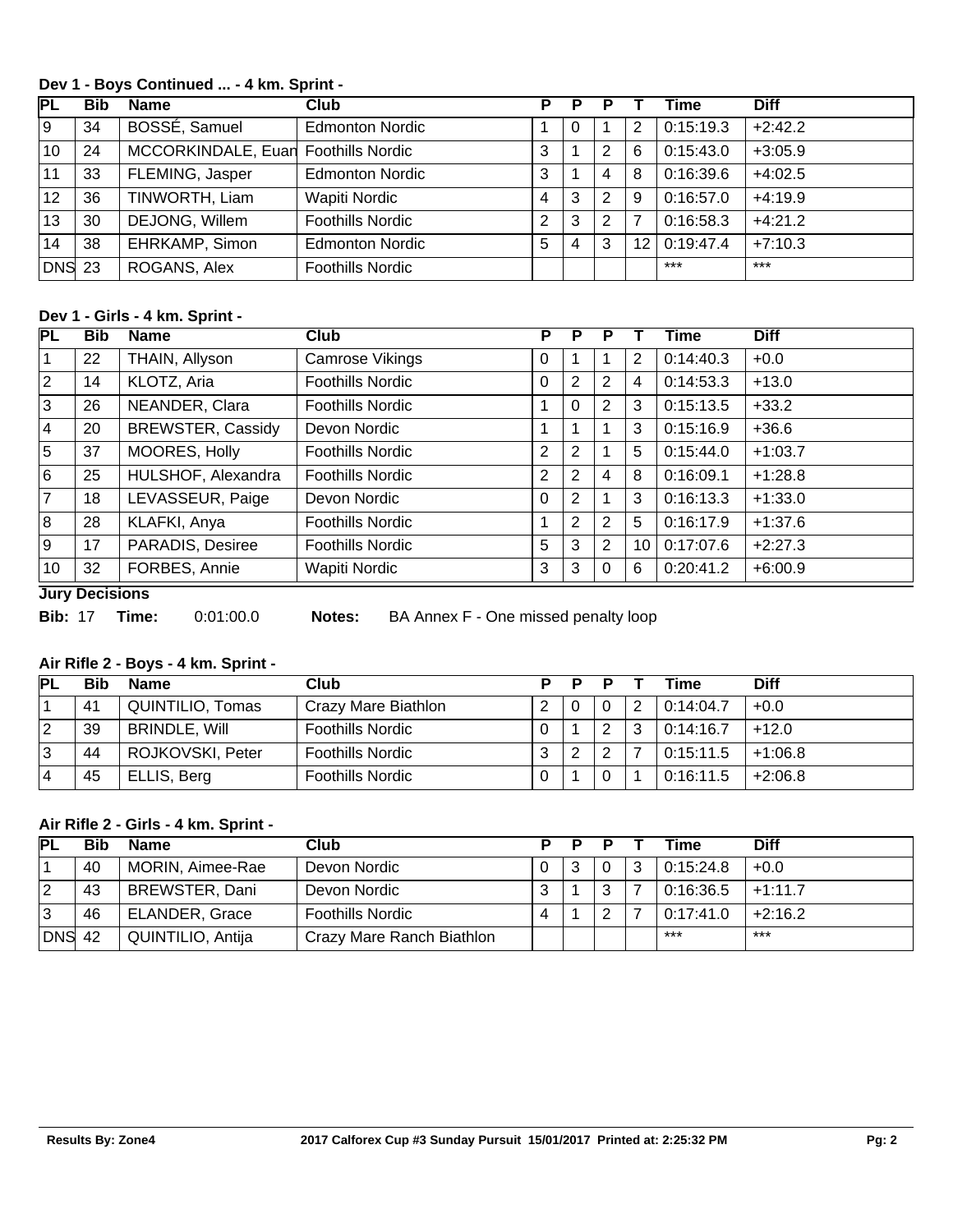#### **Dev 2 - Boys - 5 km. Sprint -**

| PL          | Bib | <b>Name</b>            | Club                    | Р              | Р |                |    | Time      | <b>Diff</b> |
|-------------|-----|------------------------|-------------------------|----------------|---|----------------|----|-----------|-------------|
| 1           | 48  | CRAMER, Noah           | <b>Foothills Nordic</b> |                | O |                | 2  | 0:16:08.6 | $+0.0$      |
| $ 2\rangle$ | 47  | KANIA, Eric            | Canmore Nordic          |                | 0 | 3              | 4  | 0:16:15.4 | $+6.8$      |
| ΙЗ          | 50  | EYRE, Findlay          | <b>Foothills Nordic</b> | 0              | 2 | 2              | 4  | 0:16:50.3 | $+41.7$     |
| <u> 4</u>   | 49  | COLE, Graeme           | <b>Foothills Nordic</b> | 2              |   | 4              | 7  | 0:17:11.6 | $+1:03.0$   |
| 5           | 58  | GILLETT, Matthew       | Canmore Nordic          |                | 3 | 3              | 7  | 0:17:29.4 | $+1:20.8$   |
| 6           | 53  | MOSES, Sam             | <b>Foothills Nordic</b> | $\Omega$       | 3 | $\Omega$       | 3  | 0:17:32.9 | $+1:24.3$   |
| 17          | 52  | BERGQUIST, Nolan       | Camrose Vikings         | 4              | 3 | $\overline{2}$ | 9  | 0:19:10.9 | $+3:02.3$   |
| 8           | 54  | HOLASH, Noah           | <b>Foothills Nordic</b> | 3              | 3 | 4              | 10 | 0:19:55.2 | $+3:46.6$   |
| 9           | 51  | <b>BRINDLE, Oliver</b> | <b>Foothills Nordic</b> | $\overline{2}$ | 5 | 4              | 11 | 0:20:05.1 | $+3:56.5$   |
| 10          | 55  | SCALIA, Vaughn         | <b>Edmonton Nordic</b>  | 3              | 3 | 3              | 9  | 0:21:02.6 | $+4:54.0$   |
| 11          | 57  | SHERWIN, Nicholas      | <b>Foothills Nordic</b> | 4              |   | $\overline{2}$ | 7  | 0:21:19.8 | $+5:11.2$   |
| 12          | 56  | BAIER, Tryton          | Devon Nordic            | 3              | 2 | 4              | 9  | 0:22:58.3 | $+6:49.7$   |

## **Dev 2 - Girls - 5 km. Sprint -**

| <b>PL</b> | Bib | <b>Name</b>          | Club                           | D | D |   |   | Time           | <b>Diff</b> |
|-----------|-----|----------------------|--------------------------------|---|---|---|---|----------------|-------------|
|           | 59  | <b>BURKE, Danika</b> | Canmore Nordic                 |   | З |   | 6 | 0:19:23.0      | $+0.0$      |
| 2         | 61  | LINKLATER, Helena    | <b>Edmonton Nordic</b>         | っ |   |   | 4 | 0:19:39.7      | $+16.7$     |
| 3         | 60  | GILLILAND, Sage      | <b>Foothills Nordic</b>        | 5 | 3 |   | 9 | 0:21:09.3      | $+1:46.3$   |
| 14        | 63  | GROENEVELD, Ana      | <b>Calgary Biathlon Racers</b> | 4 |   |   | 5 | 0:22:14.8      | $+2:51.8$   |
| 15        | 62  | HARROP, Kate         | <b>Calgary Biathlon Racers</b> | 5 | 4 | 3 |   | 12   0:23:54.0 | $+4:31.0$   |

### **Senior Girls - 6.25 km. Sprint -**

| PL              | <b>Bib</b> | <b>Name</b>              | <b>Club</b>             | P              | P              | S              | S              |    | Time      | <b>Diff</b> |
|-----------------|------------|--------------------------|-------------------------|----------------|----------------|----------------|----------------|----|-----------|-------------|
| $\mathbf{1}$    | 65         | SHERRINGTON, Jenna       | <b>Foothills Nordic</b> |                |                | 1              |                | 4  | 0:21:25.1 | $+0.0$      |
| $\overline{2}$  | 68         | SAUVÉ, Élise             | <b>Foothills Nordic</b> | $\overline{2}$ |                | 1              |                | 5  | 0:21:35.9 | $+10.8$     |
| $\overline{3}$  | 66         | <b>BENNETT, Erin</b>     | <b>Edmonton Nordic</b>  |                | 3              | $\Omega$       | 2              | 6  | 0:23:00.4 | $+1:35.3$   |
| $\vert 4 \vert$ | 67         | COYNE, Karly             | Canmore Nordic          | 4              |                | $\overline{2}$ | $\overline{2}$ | 9  | 0:23:37.0 | $+2:11.9$   |
| 5               | 73         | ORVIG, Megan             | Canmore Nordic          | 3              |                | 1              | 0              | 5  | 0:23:50.2 | $+2:25.1$   |
| 6               | 69         | WALCH, Naomi             | <b>Foothills Nordic</b> | 1              |                | $\overline{2}$ |                | 5  | 0:24:19.8 | $+2:54.7$   |
| $\overline{7}$  | 75         | DITTRICH, Katya          | <b>Foothills Nordic</b> | $\overline{2}$ | $\overline{2}$ | 3              | 3              | 10 | 0:26:28.4 | $+5:03.3$   |
| 8               | 72         | OSNESS, Emma             | <b>Foothills Nordic</b> | $\overline{2}$ | 0              | 3              | 4              | 9  | 0:26:38.9 | $+5:13.8$   |
| l 9             | 74         | PACZKOWSKI, Emma         | Canmore Nordic          | $\overline{2}$ |                | $\overline{2}$ | $\overline{2}$ | 7  | 0:26:48.2 | $+5:23.1$   |
| 10              | 70         | KLOTZ, Annika            | <b>Foothills Nordic</b> | 3              |                | 3              | 3              | 10 | 0:27:21.5 | $+5:56.4$   |
| 11              | 77         | NGUYEN-CAO, Claire       | <b>Foothills Nordic</b> | 3              | 2              | 3              | $\overline{2}$ | 10 | 0:27:52.1 | $+6:27.0$   |
| 12              | 71         | HOILETT, Claire          | Canmore Nordic          | 5              | 4              | $\overline{2}$ | 3              | 14 | 0:28:14.1 | $+6:49.0$   |
| 13              | 79         | <b>BOBIER, Sol</b>       | <b>Edmonton Nordic</b>  | 3              | 3              | 3              | 3              | 12 | 0:28:23.5 | $+6:58.4$   |
| 14              | 76         | <b>TROUILLOT, Oranne</b> | Canmore Nordic          | 2              | 2              | 3              | 3              | 10 | 0:28:39.1 | $+7:14.0$   |
| 15              | 80         | LINKLATER, Fiona         | <b>Edmonton Nordic</b>  | 2              | 2              | 5              | 3              | 12 | 0:29:05.3 | $+7:40.2$   |
| 16              | 78         | BROWN, Abigail           | <b>Edmonton Nordic</b>  | 1              |                | 5              | 5              | 12 | 0:30:22.0 | $+8:56.9$   |
| 17              | 81         | FORBES, Attie            | Wapiti Nordic           | 0              | 3              | $\overline{2}$ | 2              | 7  | 0:30:30.8 | $+9:05.7$   |
| <b>DNS</b>      | 64         | ALTWASSER, Kaitlyn       | <b>Foothills Nordic</b> |                |                |                |                |    | $***$     | $***$       |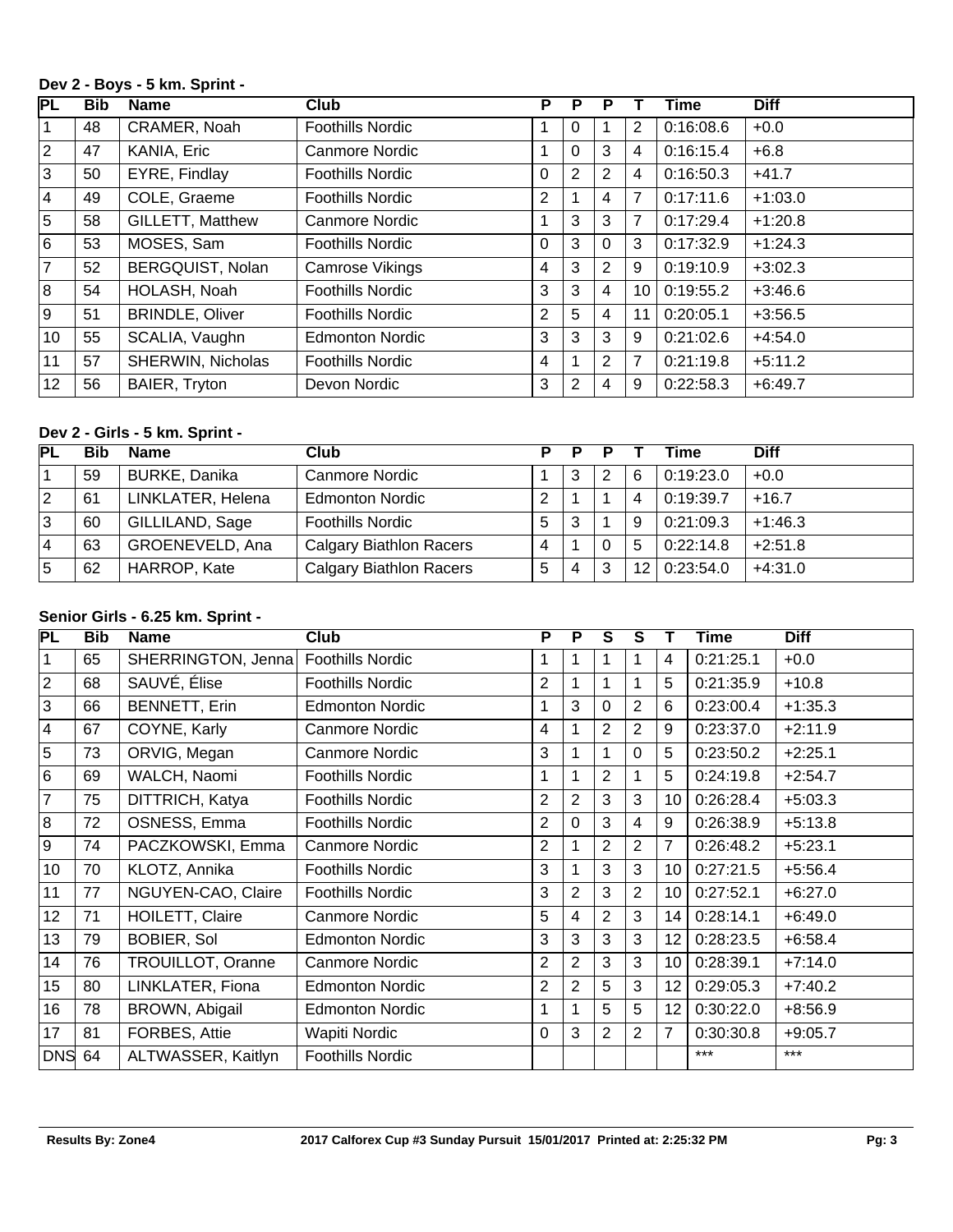| <b>Jury Decisions</b> |       |           |               |                                    |  |  |  |  |  |  |  |
|-----------------------|-------|-----------|---------------|------------------------------------|--|--|--|--|--|--|--|
| <b>Bib: 70</b>        | Time: | 0:02:00.0 | <b>Notes:</b> | IBU 5.5-A: One missed penalty loop |  |  |  |  |  |  |  |
| <b>Bib: 72</b>        | Time: | 0:02:00.0 | <b>Notes:</b> | IBU 5.5-A: One missed penalty loop |  |  |  |  |  |  |  |

#### **Youth Men - 10 km. Sprint -**

| PL             | <b>Bib</b> | <b>Name</b>             | <b>Club</b>                                 | Р | P        | S        | s              |    | Time      | <b>Diff</b> |
|----------------|------------|-------------------------|---------------------------------------------|---|----------|----------|----------------|----|-----------|-------------|
|                | 84         | HULSMAN, Thomas         | <b>Foothills Nordic</b>                     |   |          | 3        | 0              | 5  | 0:31:53.0 | $+0.0$      |
| $\overline{2}$ | 83         |                         | BOCHKARNIKOV, Serge Calgary Biathlon Racers | 1 |          | 3        | $\Omega$       | 5  | 0:32:10.8 | $+17.8$     |
| 3              | 86         | BERLING, Chad           | <b>Calgary Biathlon Racers</b>              |   | 0        | 4        |                | 6  | 0:32:19.9 | $+26.9$     |
| 4              | 89         | STUSHNOFF, Thomas       | Rocky Mountain Racers                       | 0 | $\Omega$ |          | 1              | 2  | 0:33:32.0 | $+1:39.0$   |
| 5              | 85         | PULLISHY, Michael       | <b>Foothills Nordic</b>                     | 3 | 0        | 2        | $\overline{2}$ | 7  | 0:34:08.3 | $+2:15.3$   |
| 6              | 91         | GOBEIL, Jerome          | <b>Calgary Biathlon Racers</b>              | 1 | 0        | 2        |                | 4  | 0:34:33.7 | $+2:40.7$   |
| 7              | 87         | BORGLUM, Haldan         | <b>Foothills Nordic</b>                     | 1 | 1        |          | 3              | 6  | 0:34:35.1 | $+2:42.1$   |
| 8              | 88         | GOLDHAWK, Kieran        | <b>Calgary Biathlon Racers</b>              | 4 |          | 0        | $\overline{2}$ | 7  | 0:36:00.5 | $+4:07.5$   |
| 9              | 90         | MANN, Taij              | <b>Edmonton Nordic</b>                      | 3 | 2        | $\Omega$ | $\mathbf 1$    | 6  | 0:36:18.7 | $+4:25.7$   |
| 10             | 95         | LINKLATER, Wynn         | <b>Edmonton Nordic</b>                      | 3 | 0        |          | 5              | 9  | 0:39:01.5 | $+7:08.5$   |
| 11             | 93         | SMITH, Quinlan          | <b>Calgary Biathlon Racers</b>              | 3 | 0        | 4        | $\overline{2}$ | 9  | 0:39:06.6 | $+7:13.6$   |
| 12             | 94         | <b>MCILROY, Patrick</b> | <b>Clarenville Nordic</b>                   | 4 | 5        | 3        | 3              | 15 | 0:40:01.8 | $+8:08.8$   |
| <b>DNF</b>     | 96         | NEUHAUS, Will           | <b>Canmore Nordic</b>                       | 0 |          |          |                |    | $***$     | $***$       |
| <b>DNS</b> 82  |            | STEPAN, Jakub           | Camrose Vikings                             |   |          |          |                |    | $***$     | $***$       |
| <b>DNS</b> 92  |            | HARROP, Sean            | <b>Calgary Biathlon Racers</b>              |   |          |          |                |    | $***$     | $***$       |

#### **Jury Decisions**

**Bib:** 94 **Time:** 0:02:00.0 **Notes:** IBU 5.5-A: One missed penalty loop

### **Junior Women - 10 km. Sprint -**

| <b>PL</b> | <b>Bik</b> | <b>Name</b>               | Club                            |   |   |    | ïme                     | Diff   |
|-----------|------------|---------------------------|---------------------------------|---|---|----|-------------------------|--------|
|           | 97         | Ashley<br>RUNNALLS.<br>ים | Biathlon<br>Racers<br>'aldary ت | - | - | 10 | ົ <sup>ດ-</sup> 46:2∠.ປ | ່ +0.⊾ |

#### **Women - 10 km. Sprint -**

| <b>PL</b> | Bib | <b>Name</b>            | Club                   | p p | S.     |   | Гіmе      | <b>Diff</b> |
|-----------|-----|------------------------|------------------------|-----|--------|---|-----------|-------------|
|           | 98  | PATERSON, Jessica      | <b>Edmonton Nordic</b> |     |        | 0 | 0:36:37.1 | $+0.0$      |
| 12        | 101 | PATERSON, Jennifer     | <b>Edmonton Nordic</b> |     | ົ<br>J | ◠ | 0:46:30.0 | $+9:52.9$   |
| 13        | 99  | <b>BURKE, Daniella</b> | Camrose Vikings        | ົ   | ົ      | ⌒ | 0:49:33.2 | $+12:56.1$  |
| 14        | 100 | MOINET, Andrea         | Camrose Vikings        | ົ   |        | າ | 0:56:04.2 | $+19:27.1$  |

## **Junior Men - 12.5 km. Sprint -**

| PL | Bib | Name                     | Club                           |   |        |        | Time      | <b>Diff</b> |
|----|-----|--------------------------|--------------------------------|---|--------|--------|-----------|-------------|
|    | 102 | HOLLAND, Brion           | <b>Calgary Biathlon Racers</b> |   | ⌒<br>∼ | ⌒<br>- | 0:49:47.7 | $+0.0$      |
| ⌒  | 103 | <b>MACDONELL, Curtis</b> | <b>Foothills Nordic</b>        | ⌒ |        |        | 0:52:40.5 | $+2:52.8$   |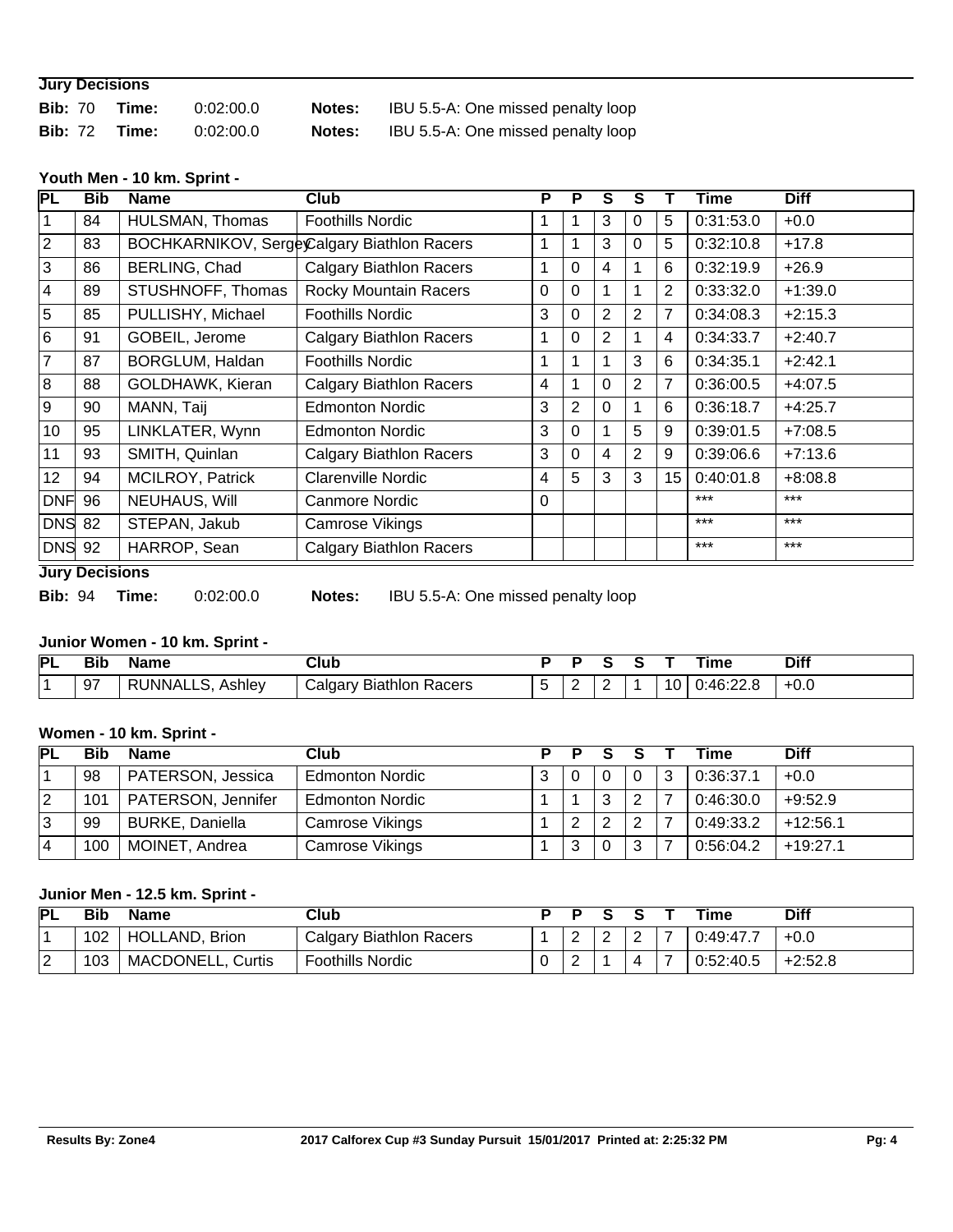#### **Men - 12.5 km. Sprint -**

| ГPL | Bib | <b>Name</b>             | Club                         | D |   |                           | Time      | <b>Diff</b> |
|-----|-----|-------------------------|------------------------------|---|---|---------------------------|-----------|-------------|
|     | 104 | <b>WENZEL, Kurtis</b>   | <b>Rocky Mountain Racers</b> |   |   |                           | 0:39:24.5 | $+0.0$      |
| 12  | 105 | <b>STRUM, Matthew</b>   | <b>BATC</b>                  |   |   | າ                         | 0:43:34.9 | $+4:10.4$   |
| 13  | 106 | <b>GERWING, Nate</b>    | <b>Rocky Mountain Racers</b> | 5 | ົ |                           | 0:43:49.6 | $+4:25.1$   |
| 14  | 107 | <b>ECCLESTON, Sasha</b> | Camrose Vikings              |   | 2 | $\boldsymbol{\varLambda}$ | 0:47:46.2 | $+8:21.7$   |

## **Youth Women - 7.5 km. Sprint -**

| PL | Bib | <b>Name</b>            | Club                         | Р | Р |   |   |    | Time      | <b>Diff</b> |
|----|-----|------------------------|------------------------------|---|---|---|---|----|-----------|-------------|
|    | 108 | PARADIS, Pascale       | <b>Foothills Nordic</b>      |   |   | 5 |   | 8  | 0:34:17.3 | $+0.0$      |
| 2  | 110 | GOWLING, Gillian       | <b>Rocky Mountain Racers</b> | 2 | 2 | 0 | 3 |    | 0:36:06.5 | $+1:49.2$   |
| 3  | 109 | SELLERS, Anna          | <b>Canmore Nordic</b>        | 2 |   | 3 | 4 | 10 | 0:37:52.3 | $+3:35.0$   |
| 4  | 114 | <b>DEUCHAR, Ashley</b> | <b>Foothills Nordic</b>      |   |   |   | 0 | 3  | 0:39:13.3 | $+4:56.0$   |
| 15 | 112 | TILLEY, Tatiana        | <b>Rocky Mountain Racers</b> |   |   |   | 3 | 6  | 0:39:30.4 | $+5:13.1$   |
| 6  | 113 | <b>BURKE, Calista</b>  | <b>Canmore Nordic</b>        | 3 | 0 | 3 |   |    | 0:40:37.2 | $+6:19.9$   |
| 7  | 111 | MIREJOVSKY, Anne       | <b>Camrose Vikings</b>       | 4 | 3 | 4 | 3 | 14 | 0:41:08.2 | $+6:50.9$   |

## **Master Men - 7.5 km. Sprint -**

| PL             | <b>Bib</b> | <b>Name</b>           | <b>Club</b>             | Р | P              | S | S              |                 | Time      | <b>Diff</b> |
|----------------|------------|-----------------------|-------------------------|---|----------------|---|----------------|-----------------|-----------|-------------|
| 1              | 115        | KLOTZ, Farley         | <b>Foothills Nordic</b> | 2 | 3              |   |                |                 | 0:34:47.4 | $+0.0$      |
| $\overline{2}$ | 116        | PROUDFOOT, James      | Wapiti Nordic           | 4 | 0              |   | 3              | 8               | 0:38:23.7 | $+3:36.3$   |
| 3              | 118        | PETROV, Andrei        | <b>Edmonton Nordic</b>  | 2 | 2              | 3 | $\overline{2}$ | 9               | 0:39:28.6 | $+4:41.2$   |
| 4              | 126        | <b>STEPHEN, Bruce</b> | <b>Foothills Nordic</b> | 4 | 2              | 3 | $\overline{2}$ | 11              | 0:39:39.2 | $+4:51.8$   |
| 5              | 117        | <b>BORGLUM, Brian</b> | <b>Foothills Nordic</b> | 0 | 3              | 4 | 4              | 11              | 0:40:22.4 | $+5:35.0$   |
| 6              | 119        | POIRIER, Greg         | Wapiti Nordic           | 5 | 2              | 4 | 4              | 15 <sub>1</sub> | 0:42:15.3 | $+7:27.9$   |
| $\overline{7}$ | 120        | SKARSGARD, Andrew     | <b>Foothills Nordic</b> | 2 | 3              | 4 | 3              | 12              | 0:43:14.3 | $+8:26.9$   |
| 8              | 121        | FORER, Douglas        | <b>Edmonton Nordic</b>  | 3 | 4              | 3 | 3              | 13              | 0:44:00.2 | $+9:12.8$   |
| 9              | 122        | HARTLEY, Richard      | Biathlon Saskatchewan   | 4 | $\overline{2}$ | 2 | 3              | 11              | 0:48:52.6 | $+14:05.2$  |
| 10             | 124        | MOSES, Stephen        | <b>Foothills Nordic</b> | 4 | 4              | 2 | 4              | 14 <sub>1</sub> | 0:52:55.1 | $+18:07.7$  |
| 11             | 123        | <b>KUDRYK, Mark</b>   | Fast & Fossil           | 2 | 2              | 3 | 3              | 10              | 0:54:00.7 | $+19:13.3$  |
| 12             | 125        | HOLASH, John          | <b>Foothills Nordic</b> | 4 | 3              | 5 | 3              | 15 <sub>1</sub> | 0:59:14.5 | $+24:27.1$  |

## **Master Women - 6.25 km. Sprint -**

| <b>PL</b>      | Bib | <b>Name</b>                          | Club                    | P | Р |   |   |    | Time      | <b>Diff</b> |
|----------------|-----|--------------------------------------|-------------------------|---|---|---|---|----|-----------|-------------|
|                | 127 | HALL, Deborah                        | <b>Foothills Nordic</b> |   | 4 | 3 | 5 | 14 | 0:31:26.6 | $+0.0$      |
| 2              | 130 | JANES, Cori                          | Wapiti Nordic           | າ |   | 4 | 4 | 11 | 0:32:09.6 | $+43.0$     |
| 3              | 129 | LONGWORTH, Penny                     | Fast & Fossil           | 3 | 4 | 4 | 3 | 14 | 0:33:22.1 | $+1:55.5$   |
| $\overline{4}$ | 128 | MACCULLOCH, Lynette Foothills Nordic |                         | າ | 2 | 3 |   | 11 | 0:35:42.0 | $+4:15.4$   |
| 5              | 131 | <b>WALLACE, Niki</b>                 | <b>Wapiti Nordic</b>    | っ | 2 | 4 | 4 | 12 | 0:37:20.5 | $+5:53.9$   |
| 16             | 132 | <b>BROWN, Christine</b>              | <b>Edmonton Nordic</b>  | っ | 2 | ົ | 3 | 9  | 0:51:02.3 | $+19:35.7$  |

**Jury Decisions**

**Bib:** 131 **Time:** 0:02:00.0 **Notes:** IBU 5.5-A: One missed penalty loop